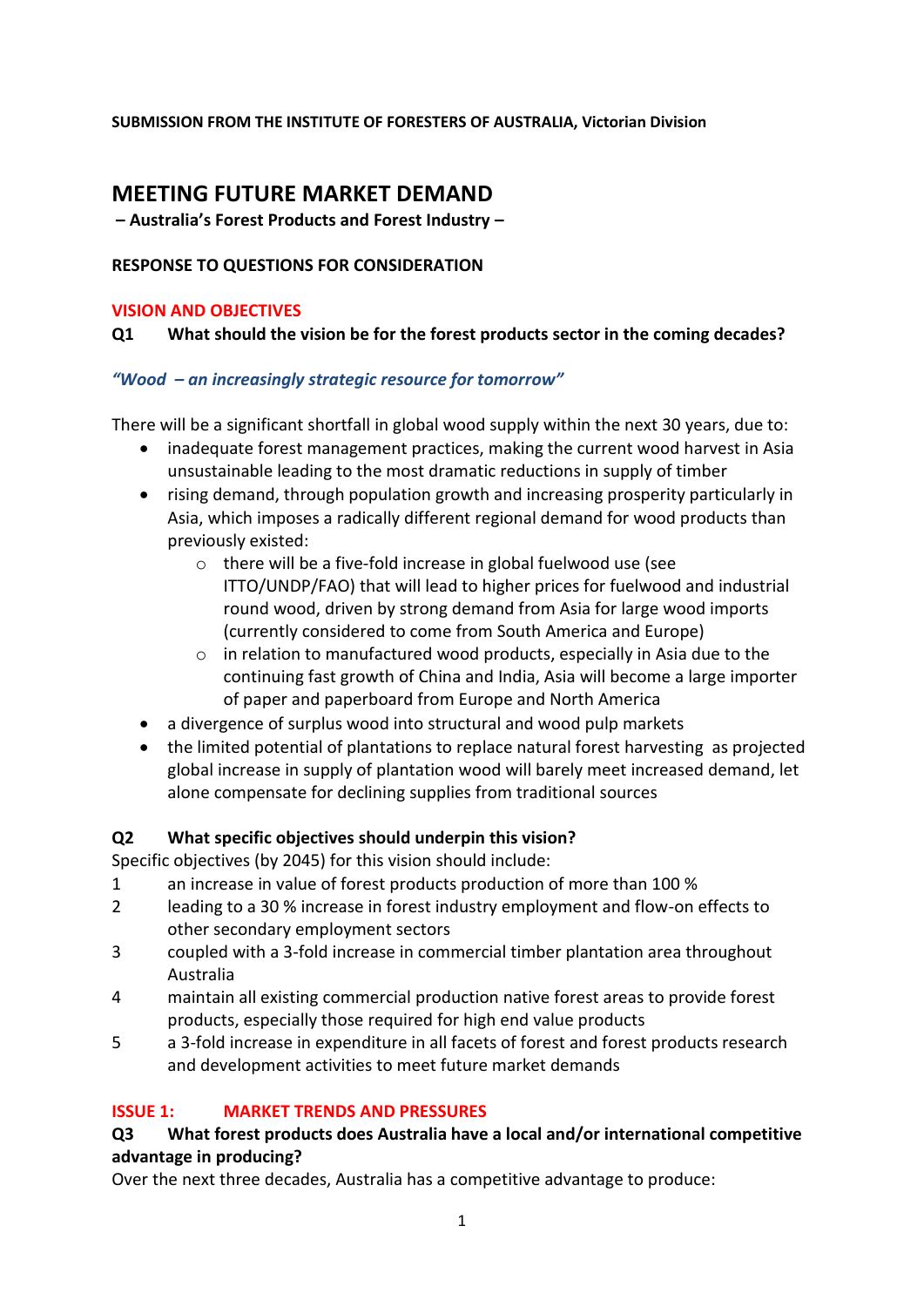**Primary wood products Fuelwood Industrial round wood Sawnwood Veneer Wood based panels Wood pulp Secondary processed wood products Paper and paper board Furniture Other products**

Globally and Australia is no exception, wood fibre now is the material of choice for many projects and products, as it is a renewable resource and stores carbon, and is easy to work with.

Wood fibre has been rediscovered in its versatility as a material for use in public and private sector construction projects; bioenergy; new composite board materials; an innovative element in furniture manufacture and in its potential for creating evocative and unusual forms.

Thinking globally and acting locally will provide opportunities for the Australian forest products industry to expand and actively participate in global economy through development of major export markets to the rest of the world.

#### **Q4 What is the potential demand for forest products in the coming decades?** Refer to Q 1 above

# **Q5 How can Australia best position itself for this demand, both nationally and internationally?**

Refer to Q 2 above.

## **Q6 What are the other drivers or disruptions that will potentially affect supply and/or demand?**

For the Australian producers and exporters to be successful, they must be able to optimize their logistics chain to make their integrated timber harvesting/wood production processes, an efficient and economical material flow and data flow. Without this, Australian producers will not be able to meet the increasing trend of globalization in creating a buyer's market, which is forcing suppliers to produce customer tailored goods more cost effectively and more swiftly. Importers need to know volumes of product on offer, schedules of delivery and above all consistency, quality, quantity and reliability of products being exported.

The problem facing most Australian producers/exporters is to find markets for Australian residual logs and lower quality forest products.

Furthermore, the majority of plantations in Australia are not public forests – they are privately owned. Unless they become part of a sustainable forest management ethic and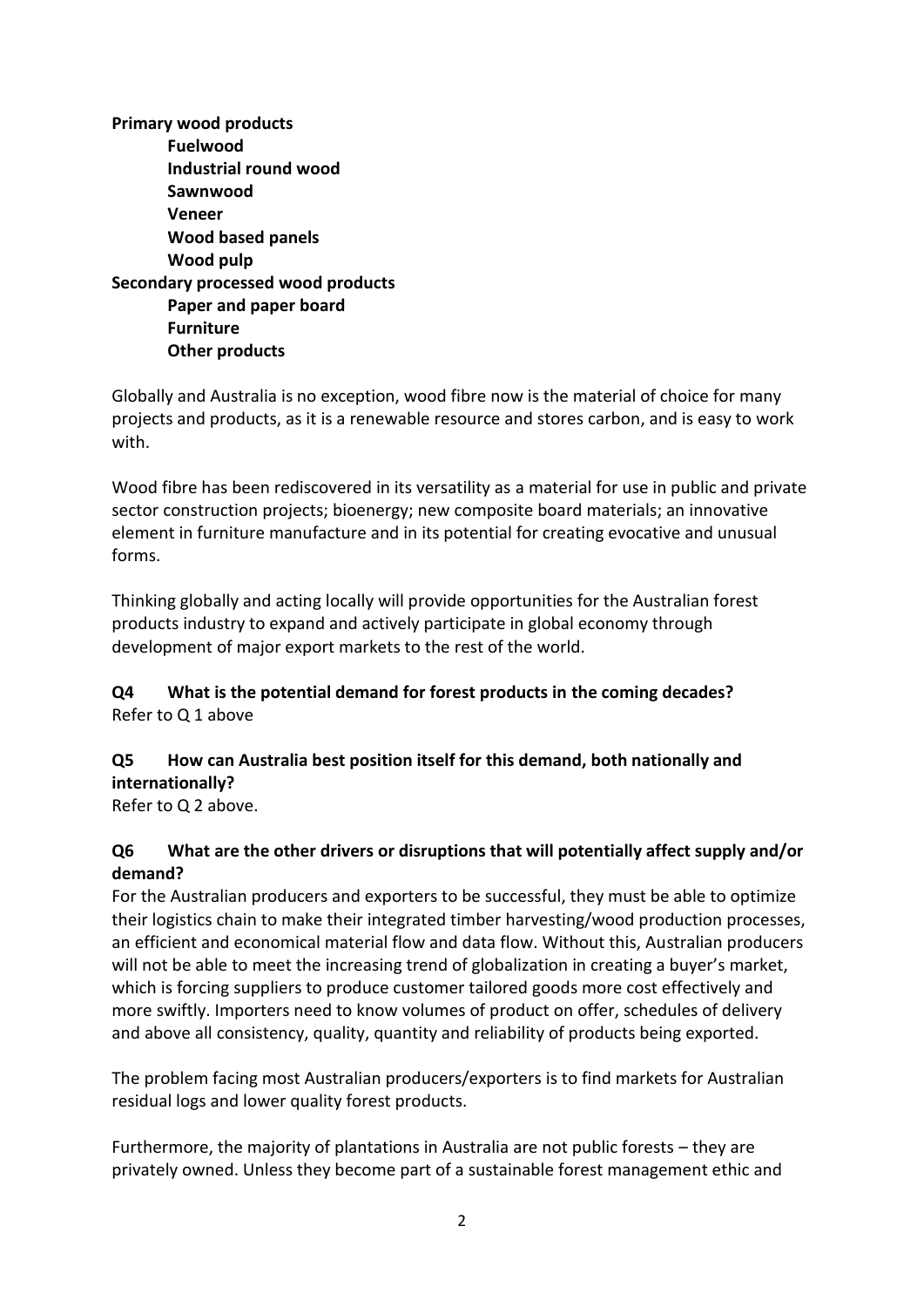practice on the part of resource owners, it can be questioned whether they will be an effective base for long-term management goals of government forest policy.

# *Obstacles to investment in the Australian forest sector*

**Obstacle 1. Negative outlook for forest investment capital,** through factors such as:

- a. Australian consumer negative
- b. Australian economy negative
- c. Global economy negative
- d. Local politics and the budgets negative
- e. Monetary settings negative
- f. Risk capital negative

Unless Australia can overcome impediments such as low consumer confidence, unsustainable and discriminatory taxation burdens, and lack of rural infrastructure development and maintenance, there will be a lack of reinvestment by Australia investors back into the forest sector. Australia does not look after current forest industry investors.

**Obstacle 2. The Australian forest industry is on the "user end"** of government decisions and actions in regards to a stable investment climate, resource security and consistent administration of regulations especially relating to forest revenue systems and long term forest resource supply contracts.

# **Obstacle 3. Consistency of long term forest industry policies**

With regard to policies and practices, which would encourage industry development, it is not just a question of policies being conducive to attracting the initial investment outlay. Rather it is the whole policy matrix and how practices are formulated within that matrix that will influence the investment outcome.

To achieve an internationally competitive industry, policies must focus on international best practice to be successful. Accordingly, policies which guarantee a secure resource base, in large enough volumes to support the investment, must be the starting point.

## **Obstacle 4. Competitive trade regulation system**

Australian forest industry is getting a name for unreliability because it has become a spot market and price taker.

# **ISSUE 2: EMERGING USES AND MARKETS**

**Q7 Which emerging forest products have the greatest potential for Australia?** Refer to Q1 and Q3 responses

**Q8 What are some of the barriers to the development and/or uptake of these emerging forest products in Australia?**

Refer to Q6 response

## **Q9 What opportunities exist to better utilise wood resources?**

Setting up of bioenergy and biochar plants utilising low quality timber would allow more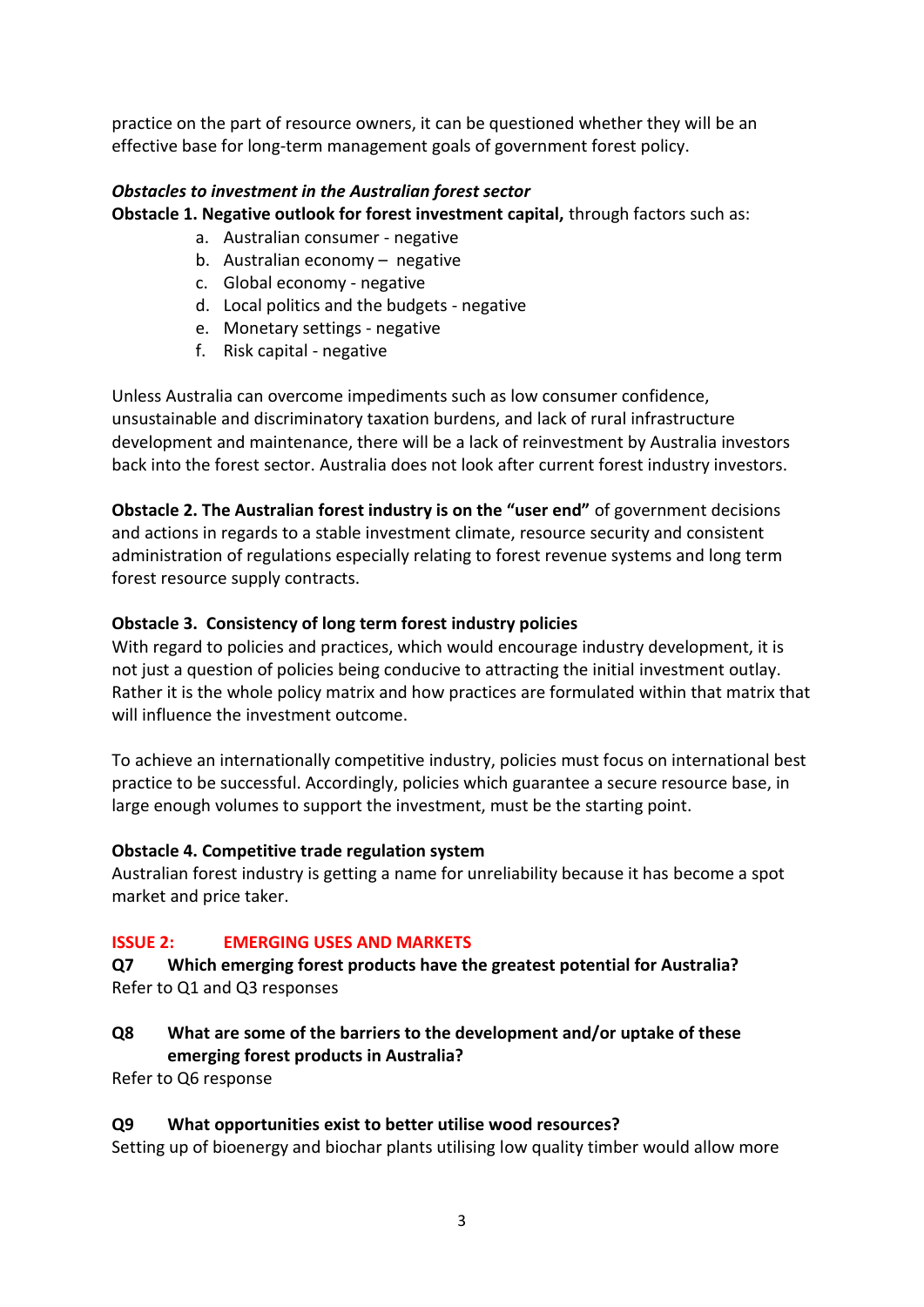efficient and economical timber harvesting (in both native forest and plantations) as well as the production of electricity. Also refer to Q 3 response.

#### **ISSUE 3: FOREST RESOURCES**

#### **Q10 What is required to ensure the plantation estate is able to meet future demand for forest products?**

- Considerable extension of the estate (see Q2)
- More research and development for areas including genetic engineering, wood properties, pests and diseases, species selection, silvicultural practices and plantation management
- Review of legislations and regulations such that any impediments to investments in plantations are minimized
- Better financial incentives to invest in long term plantation schemes

## **Q11 What is required to ensure the native forest estate is able to meet future demand for forest products?**

- Ensure that all native forest products investors, be allowed "economic sustainability" of any long term timber harvesting entity which is being managed under active sustainable forest management principles .
- A reduction in the area (or at least no net increase) reserved for nature conservation, where timber harvesting is prohibited.
- Public education of the values and benefits of sustainable timber production from native forests.
- Consistent application of ecologically appropriate fuel reduction programs to reduce the risk of damaging bushfires.
- More research and development for areas including wood properties, monitoring of pests and diseases and silvicultural practices to enhance wildlife habitat.

## **Q12 What opportunities are there to increase wood supply from farm forestry, private native forestry and indigenous owned and managed lands?**

Opportunities exist if the resource is professionally managed. Knowledge of the timber resources on such lands and relevant silviculture needs to be improved.

Although in Australia as elsewhere, forestry agencies perceived that greater reliance on resources at local community levels would yield dividends. . However, areas placed under community management were then, and still are, those that are usually perceived or classified as degraded and of little commercial interest. Farm forestry and PNF have much more potential. Governments have 'dropped the ball' in such areas (at least in Victoria) in recent years.

## **ISSUE 4 INNOVATIONS, RESEARCH AND DEVELOPMENT**

**Q13 What is the future research and development needs for Australia's forest products sector, and which of these needs are specific to strengths and opportunities in the Australian context?**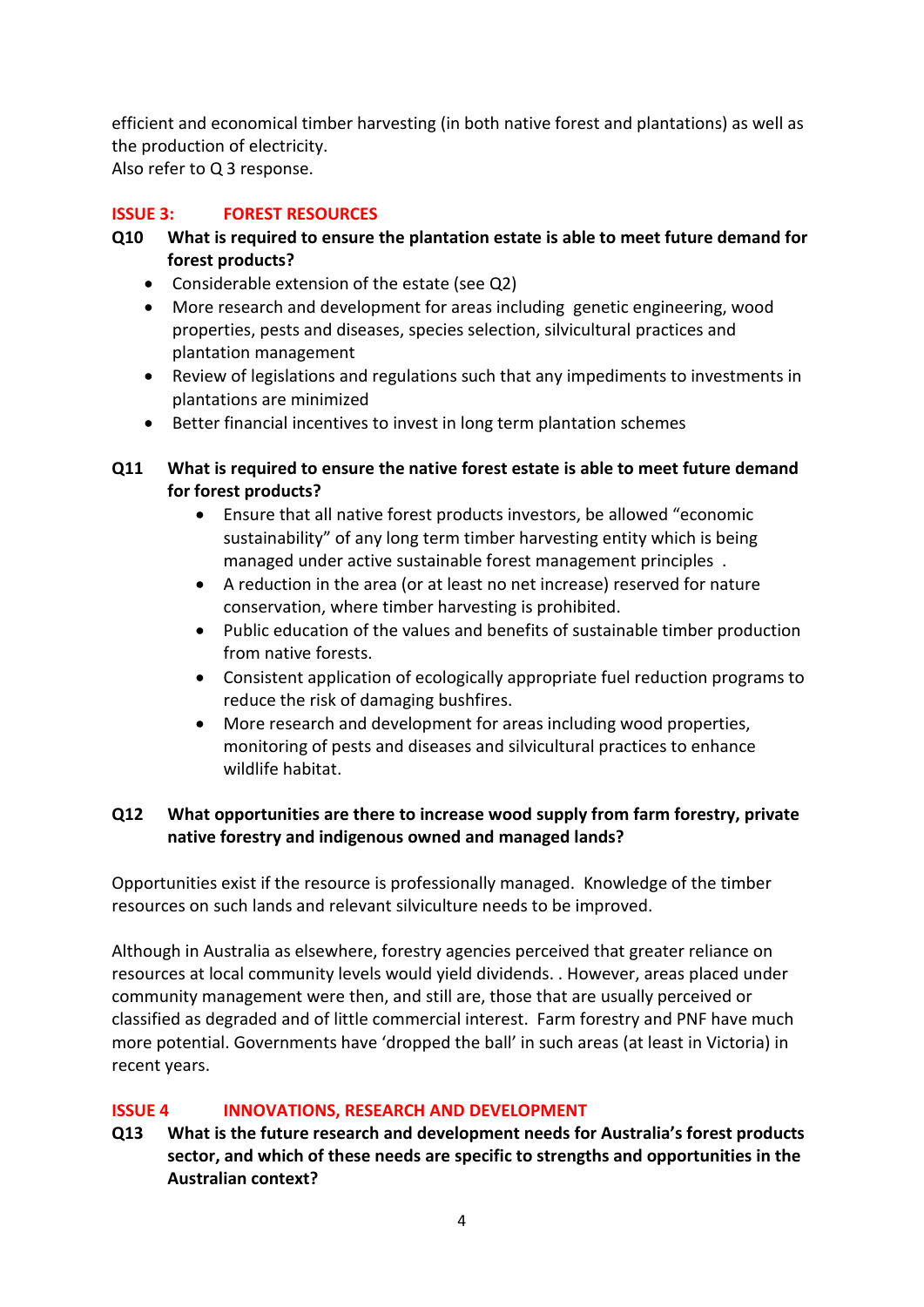We need continued funding of cooperative research centres and the FWPA with contributions coming both from all levels of government and private sources. Desirably, the expertise once in CSIRO's forest and forest products division should be rebuilt if we are serious about the future of the timber industry.

In terms of possible forest industry R&D, in addition to topics at Q10 and Q11, we suggest:

- Wood processing for downstream value-adding
- Development of species for semi-arid areas of Australia
- **Q14 What are the current inhibitors to private sector investment in research, development and extension and what role, if any, does the Australian Government potentially have in addressing these?**
	- o Lack of support by government to encourage these activities.
	- o The Australian government can greatly assist research and development activities through improved funding to States and tax rebates to private firms.
- **Q15 How can the framework for coordinating Australian forestry research and development be strengthened?**
	- o Build up both CSIRO and FWPA through proper government long-term funding to carry out/co-ordinate/facilitate forest R&D activities across Australia
	- o Re-invigorate Research Working Groups for various areas of forestry and forest products.
	- o Support more post-graduate research in designated discipline areas.

#### **ISSUE 5 CONSUMER AND COMMUNITY ENGAGEMENT**

- **Q16 How can domestic and international consumers be better engaged on the environmental, economic and social credentials of Australian forest products?**
	- o Through activities such as:
		- o timber marketing/promotion initiatives
		- o advertising on TV such as that by the FWPA's *Wood - Naturally Better*
		- o annual wood design competitions
		- o annual forest investment seminar & allied forest trade fair
- **Q17 How important are consumer awareness programs to the future prosperity of the sector?**
	- o Crucially important, as increased public involvement in forestry issues is evident in Australia and globally.

#### **Q18 Can forest certification be better leveraged to achieve stronger demand and better prices for Australian forest products and, if so, how?**

Forest certification is extremely important. Significant forest areas, in both public and private management worldwide, are increasingly being held accountable for environmental and social aspects of forestry, with certification becoming essential for successful businesses.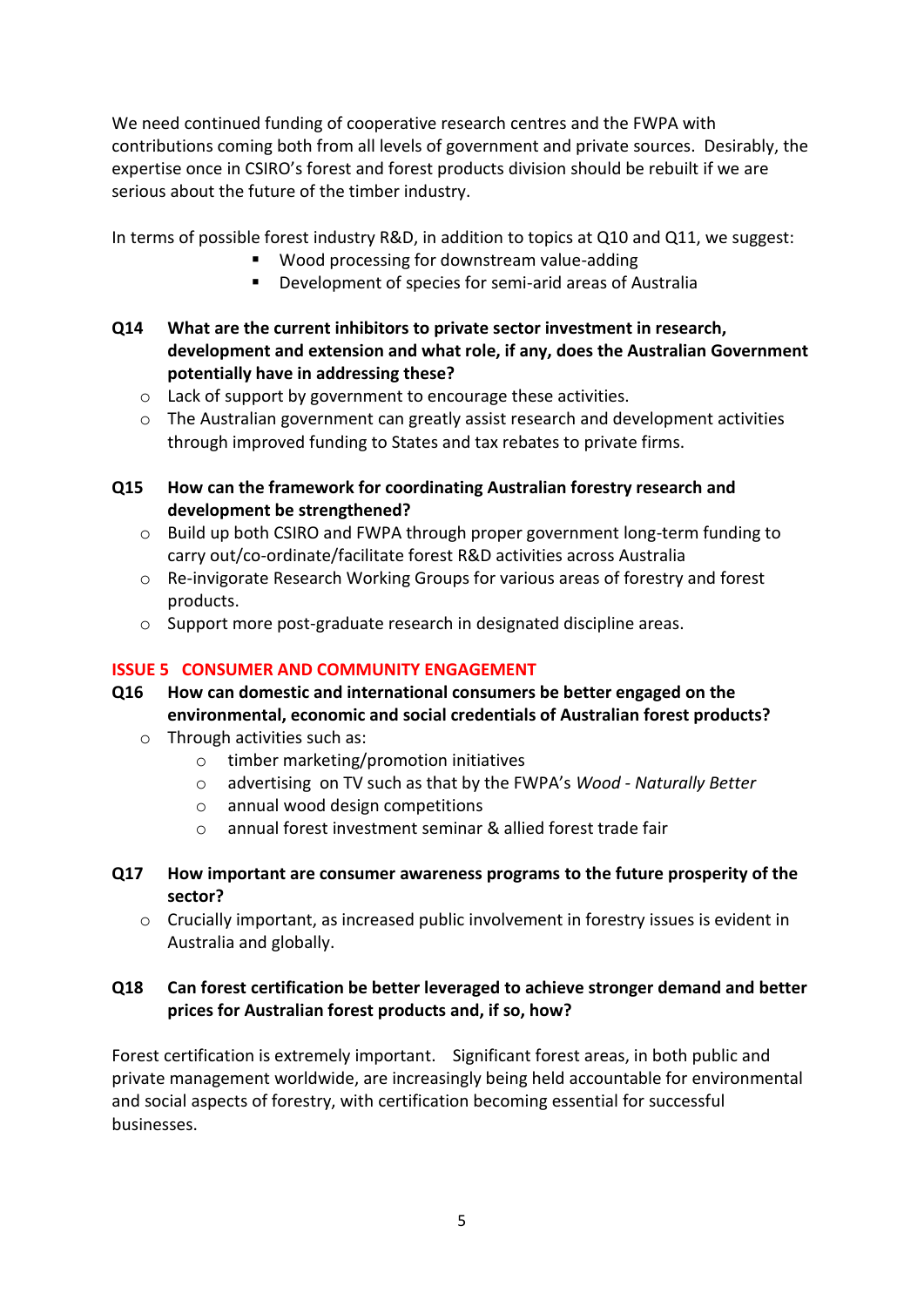Certified Australian products need to be contrasted with uncertified products coming from overseas - using marketing campaigns.

## **ISSUE 6 STRENGTHEN REGIONAL APPROACHES**

#### **Q19 How could forestry hubs better utilise resources and promote greater efficiencies and innovation?**

The forestry hub concept is vitally important given the geographic spread of Australia's forest estate.

Success within forestry hubs will be achieved only if strong and competent operators are maintained and others attracted to invest in forestry hubs.

## **Q20 What have been the barriers to the establishment and efficient operation of forestry hubs to date, and what might be the role of the Australian Government in addressing these?**

Changing political emphasis of local, state and federal government to forestry hub developments has been a barrier. Consistent policy and incentives across jurisdictions must be provided by government.

#### **Q21 If additional forestry hubs are to be established, where would they best be located?**

Given Australia's long term support for development within surrounding nations, the Pacific Islands, especially PNG is one logical selection.

The implications for Australia and PNG of political, economic and security development in terms of a PNG forestry hub is that there is a long standing and enormous wood trade (over 100 years of trade) between Australia and PNG encompassed within a sphere of similar forest types and forest products bound by many existing long term areas of mutual cooperation within the respective government and private sectors.

Further development of this forestry hub is relatively easy to enact, given that already there exists within this proposed forestry hub (economic woodshed) many similarities in terms of:

- o similar forest types and forest produce
- o similar forest produce markets
- o similar forest plantation species
- o similar forest industry standards
- o similar forestry training curriculum
- o similar timber treatment standards and building codes,
- $\circ$  close linkages between Australian and PNG government and industry organizations

#### **ISSUE 7 INFRASTRUCTURES**

#### **Q22 What infrastructure will be required to respond to future demand for Australian forest products?**

o Development of improved transport routes - road and rail - to ensure unprocessed and processed forest resources moved efficiently from forest to factory and to consumer.